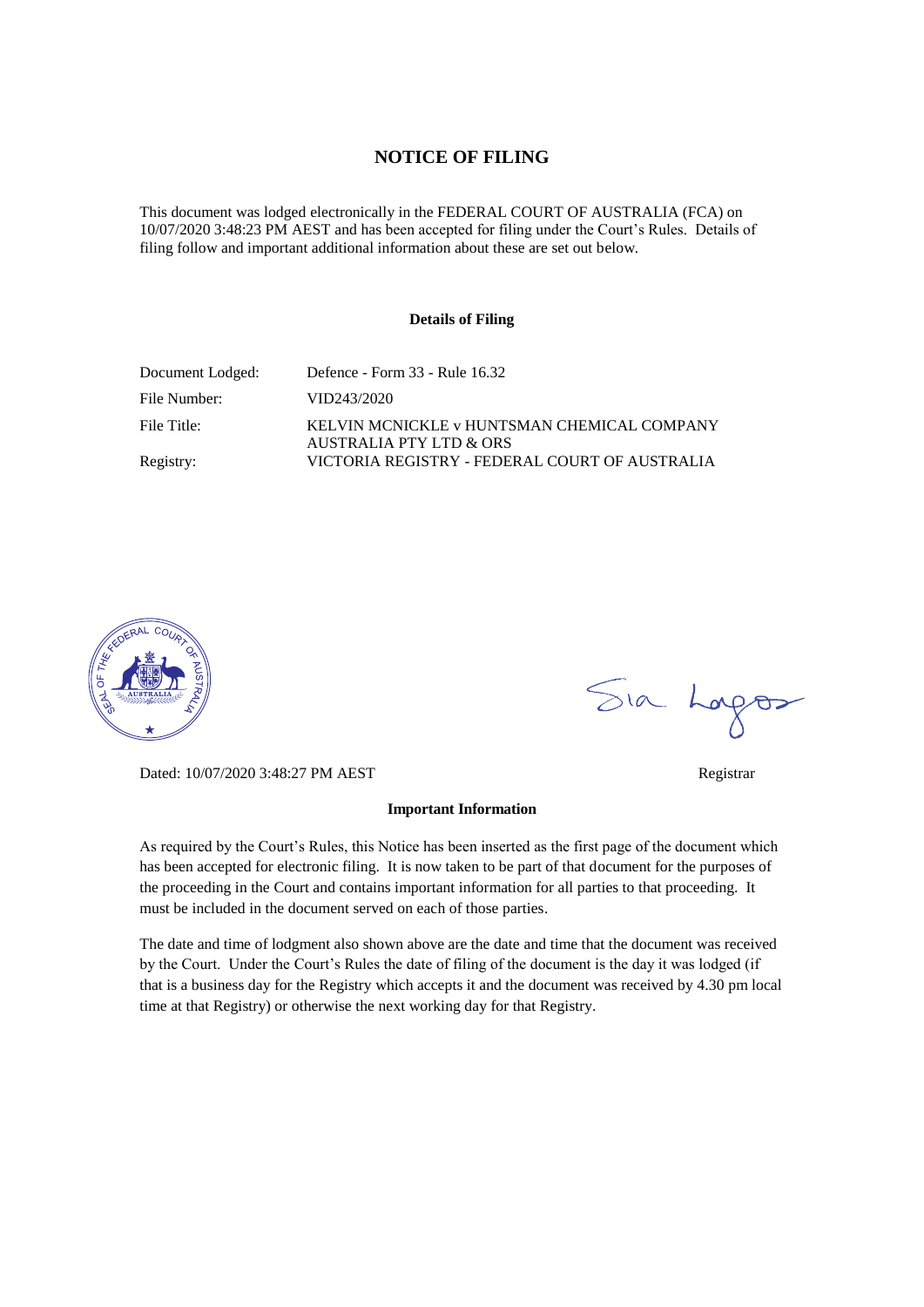Form 33 Rule 16.32



# **First Respondent's Defence to the Amended Statement of Claim**

No. VID243 of 2020

Federal Court of Australia District Registry: Victoria Division: General

# **KELVIN MCNICKLE**

Applicant

# **HUNTSMAN CHEMICAL COMPANY AUSTRALIA PTY LTD (ACN 004 146 338) and others**

First Respondent and others according to the Schedule

To the Applicant's Amended Statement of Claim dated 16 June 2020, the First Respondent says by way of defence as follows (adopting the headings and defined terms contained therein unless otherwise specified below):

# **A. THE APPLICANT AND GROUP MEMBERS**

#### **Group Members**

- 1. As to paragraph 1, it does not plead to the paragraph as it does not make any allegation against the First Respondent.
- 2. As to paragraph 2, it does not plead to the paragraph as it does not make any allegation against the First Respondent.
- 3. As to paragraph 3, it does not plead to the paragraph as it does not make any allegation against the First Respondent.

### **The Applicant – Mr Kelvin McNickle**

- 4. As to paragraph 4, it does not plead to the paragraph as it does not make any allegation against the First Respondent.
- 5. As to paragraph 5, it does not plead to the paragraph as it does not make any allegation against the First Respondent.

| Filed on behalf of (name & role of party)                  |                 | Huntsman Chemical Company Australia Pty Ltd, First Respondent |     |              |  |
|------------------------------------------------------------|-----------------|---------------------------------------------------------------|-----|--------------|--|
| Prepared by (name of person/lawyer)                        |                 | Janet Whiting                                                 |     |              |  |
| Law firm (if applicable)                                   | Gilbert + Tobin |                                                               |     |              |  |
| Tel<br>03 8656 3387                                        |                 |                                                               | Fax | 03 8656 3400 |  |
| jwhiting@gtlaw.com.au<br>Email                             |                 |                                                               |     |              |  |
| <b>Address for service</b><br>(include state and postcode) |                 | Level 22, 101 Collins Street, VIC 3000                        |     |              |  |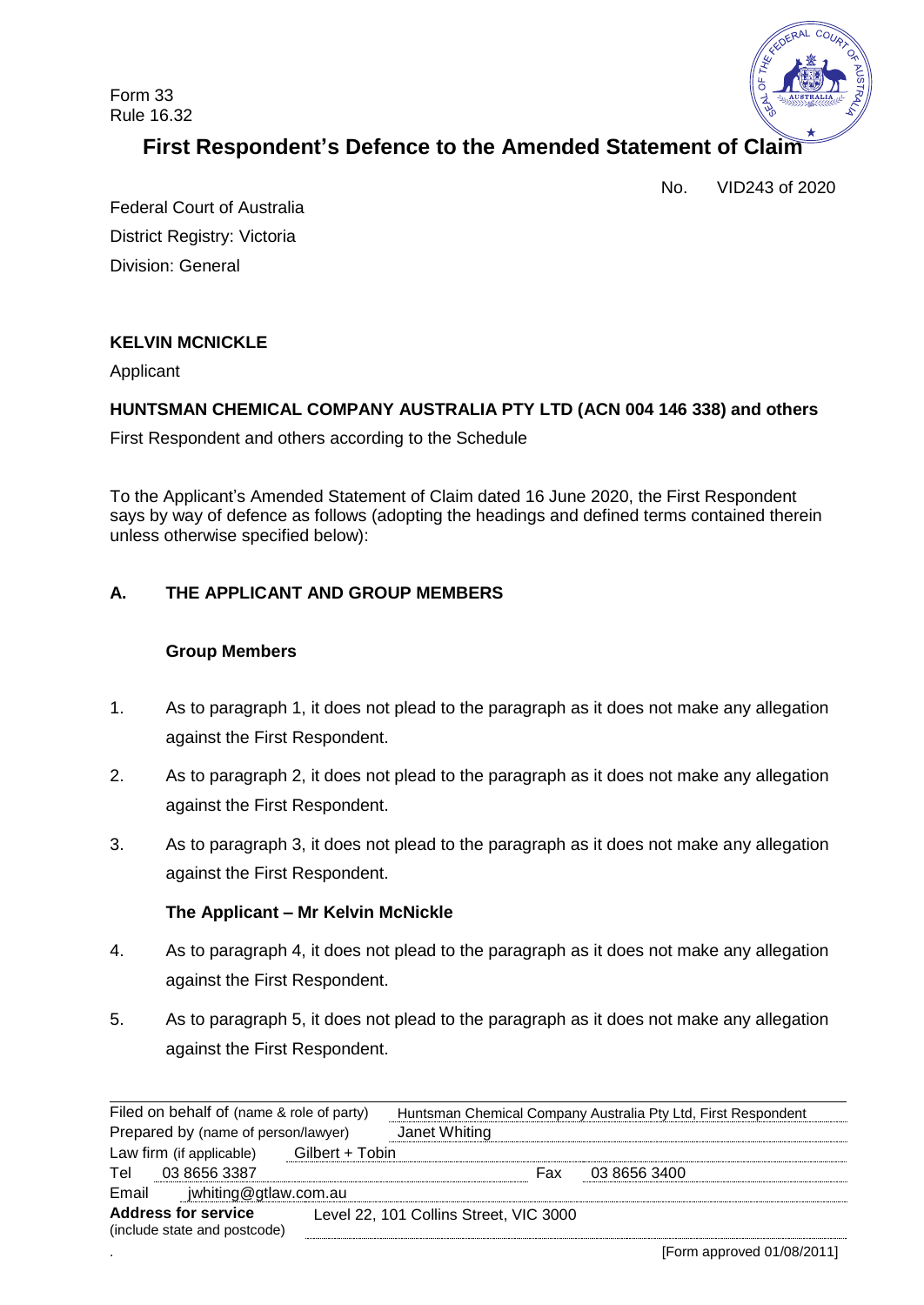- 6. As to paragraph 6, it does not plead to the paragraph as it does not make any allegation against the First Respondent.
- 7. As to paragraph 7, it does not plead to the paragraph as it does not make any allegation against the First Respondent.
- 8. As to paragraph 8, it does not plead to the paragraph as it does not make any allegation against the First Respondent.
- 9. As to Paragraph 9, it does not plead to the paragraph as it does not make any allegation against the First Respondent.
- 10. As to paragraph 10, it does not plead to the paragraph as it does not make any allegation against the First Respondent.
- 11. As to paragraph 11, it does not plead to the paragraph as it does not make any allegation against the First Respondent.
- 12. As to paragraph 12, it does not plead to the paragraph as it does not make any allegation against the First Respondent.
- 13. As to paragraph 13, it does not plead to the paragraph as it does not make any allegation against the First Respondent.
- 14. As to paragraph 14, it does not plead to the paragraph as it does not make any allegation against the First Respondent.

### **B. THE RESPONDENTS**

- 15. As to paragraph 15:
	- a. The First Respondent admits sub-paragraph (a);
	- b. As to sub-paragraph (b) the First Respondent states that:
		- i. On 31 March 1988, Monsanto Australia Old was sold by the Third Respondent to Panimo Pty Ltd pursuant to a Share Sale Agreement;
		- ii. Pursuant to clause 3.2 of that Share Sale Agreement, Monsanto Australia Old's Agricultural business (including all of the tangible and intangible assets and liabilities of Monsanto Australia Old primarily used in the agricultural chemicals business) was transferred by the Third Respondent to Legis (No. 20) Pty Ltd prior to the close of the sale;
		- iii. Pursuant to clause 5.4 of the Share Sale Agreement the Third Respondent indemnified the purchaser from and against all liabilities, claims, damages and losses with respect to any claim by any third party solely arising out of the sale of products of the agriculture business or the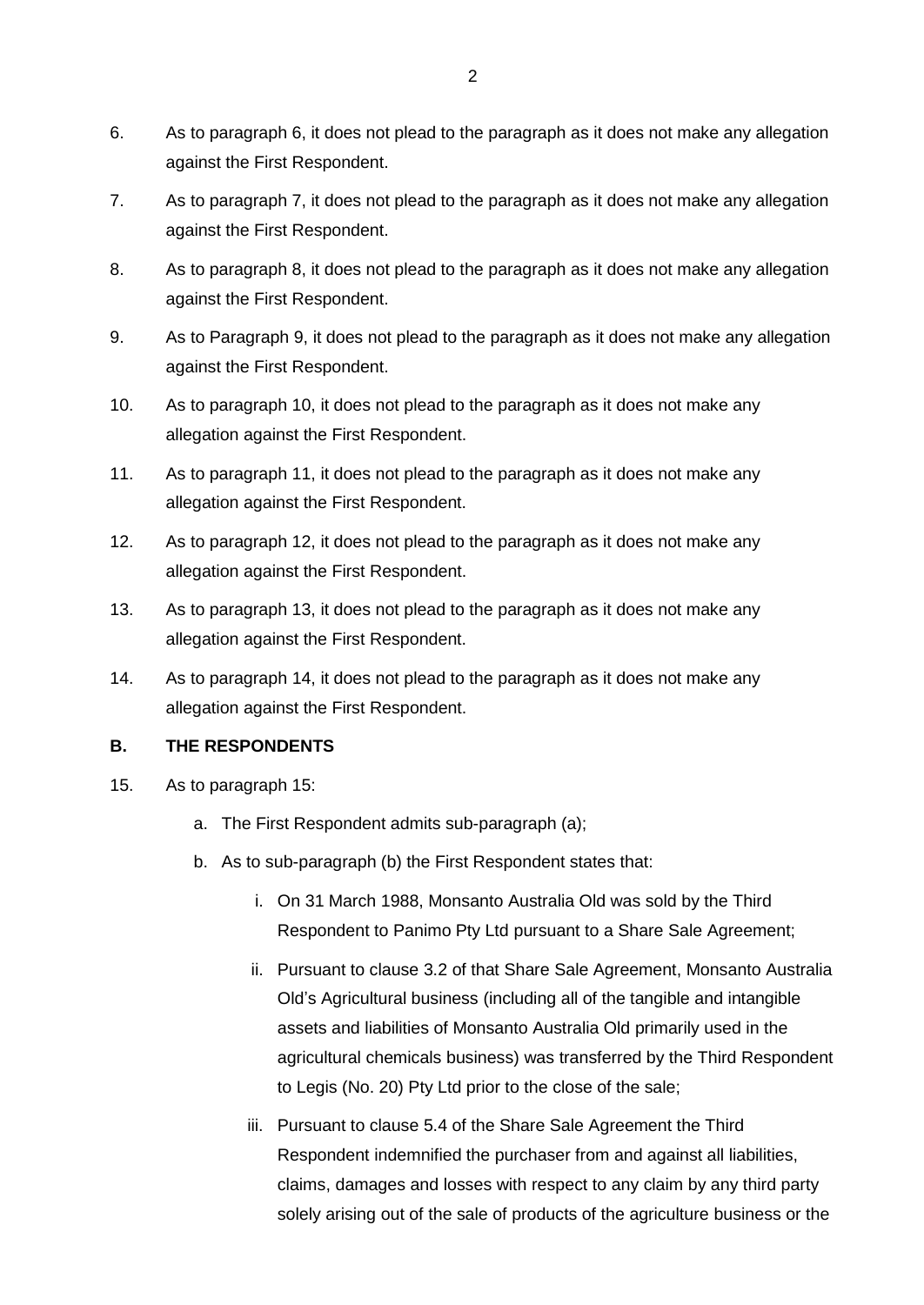- iv. On 18 April 1988, Monsanto Australia Old was re-named Chemplex Australia Limited;
- v. In around June 1993, Chemplex Australia Limited was re-named Huntsman Chemical Company Australia Pty Limited; and
- vi. Otherwise, denies the allegations in sub-paragraph (b).
- c. As to sub-paragraph (c), it refers to and repeats paragraph 15(b)(ii) of this defence and states further that it has no corporate knowledge of the alleged conduct of Monsanto Australia Old's agriculture business between 1976 and 1988 as the agriculture business did not form part of the sale of Monsanto Australia Old in 1988, and therefore the First Respondent cannot plead to this sub-paragraph (c); and
- d. As to sub-paragraph (d), it refers to and repeats paragraphs 15(b)(ii) and 15(c) above and says that it does not have the corporate knowledge of the allegation and cannot plead to this sub-paragraph (d).

# **Particulars**

A copy of the 1988 Share Sale Agreement is available for inspection at the offices of the solicitors for the First Respondent on request.

- 16. As to paragraph 16, it does not plead to the paragraph as it does not contain any allegation against the First Respondent.
- 17. As to paragraph 17, it does not plead to the paragraph as it does not contain any allegation against the First Respondent.

# **C. ROUNDUP PRODUCTS**

- 18. As to paragraph 18, it does not plead to the paragraph as it does not contain any allegation against the First Respondent.
- 19. As to paragraph 19, it does not plead to the paragraph as it does not contain any allegation against the First Respondent.
- 20. As to paragraph 20, it does not plead to the paragraph as it does not contain any allegation against the First Respondent.
- 21. As to paragraph 21, it does not plead to the paragraph as it does not contain any allegation against the First Respondent.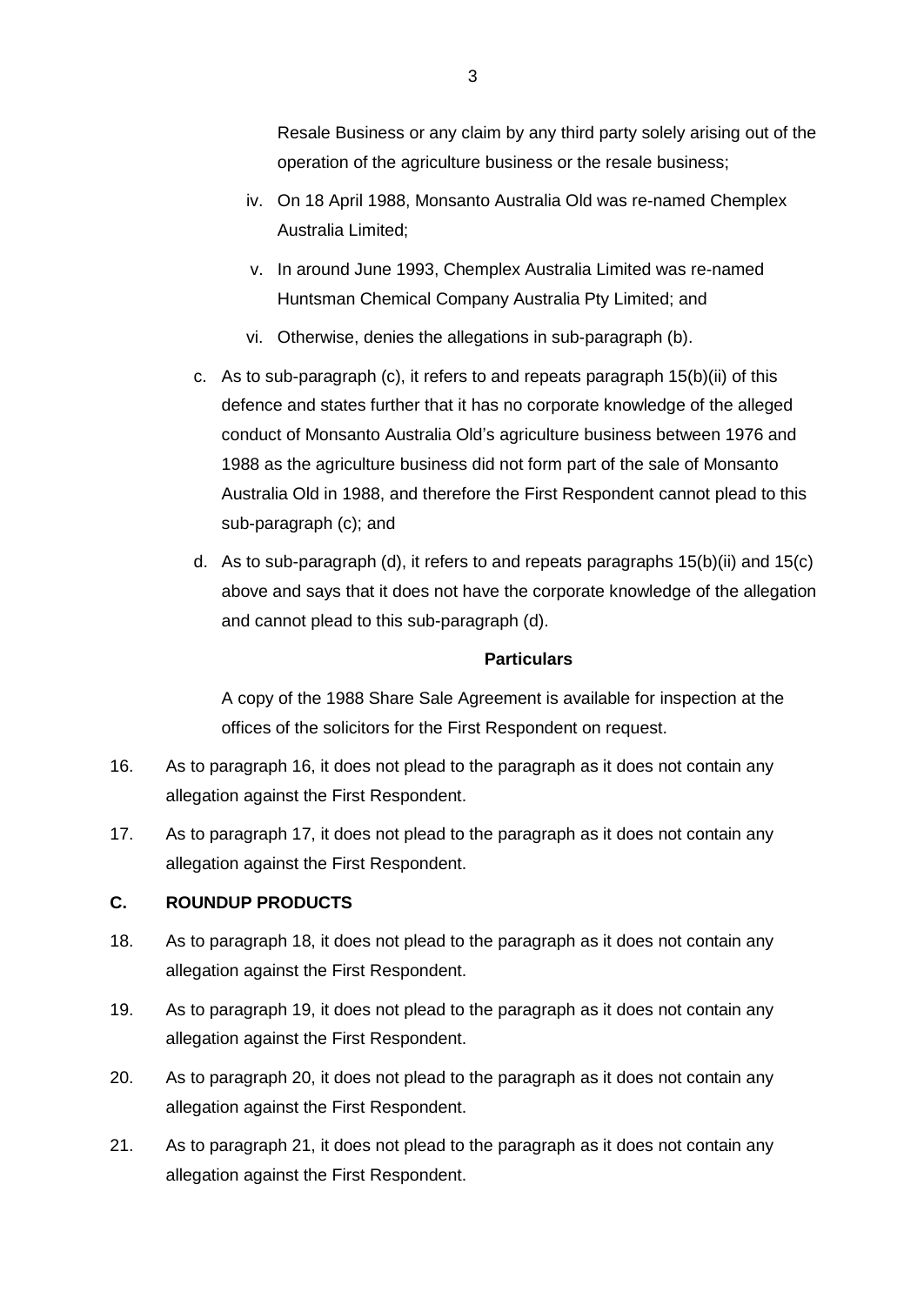22. As to paragraph 22, it does not plead to the paragraph as it does not contain any allegation against the First Respondent.

# **D. CARCINOGENIC PROPERTIES OF ROUNDUP**

- 23. As to paragraph 23, it does not plead to the paragraph as it does not contain any allegation against the First Respondent.
- 24. As to paragraph 24, it does not plead to the paragraph as it does not contain any allegation against the First Respondent.
- 25. As to paragraph 25, it does not plead to the paragraph as it does not contain any allegation against the First Respondent.
- 26. As to paragraph 26, it does not plead to the paragraph as it does not contain any allegation against the First Respondent.

# **E. INJURIES**

- 27. As to paragraph 27, it does not plead to the paragraph as it does not contain any allegation against the First Respondent.
- 28. As to paragraph 28, it does not plead to the paragraph as it does not contain any allegation against the First Respondent.

# **F. SAFETY DEFECT**

- 29. As to paragraph 29, it does not plead to the paragraph as it does not contain any allegation against the First Respondent.
- 30. As to paragraph 30, the First Respondent denies the allegations.
- 31. As to paragraph 31, the First Respondent denies the allegations.
- 32. As to paragraph 32, the First Respondent denies the allegations.
- 33. As to paragraph 33, the First Respondent denies the allegations.
- 34. As to paragraph 34, it does not plead to the paragraph as it does not contain any allegation against the First Respondent.
- 35. As to paragraph 35, it does not plead to the paragraph as it does not contain any allegation against the First Respondent.
- 36. As to paragraph 36, it does not plead to the paragraph as it does not contain any allegation against the First Respondent.
- 37. As to paragraph 37, it does not plead to the paragraph as it does not contain any allegation against the First Respondent.
- 38. As to paragraph 38, the First Respondent: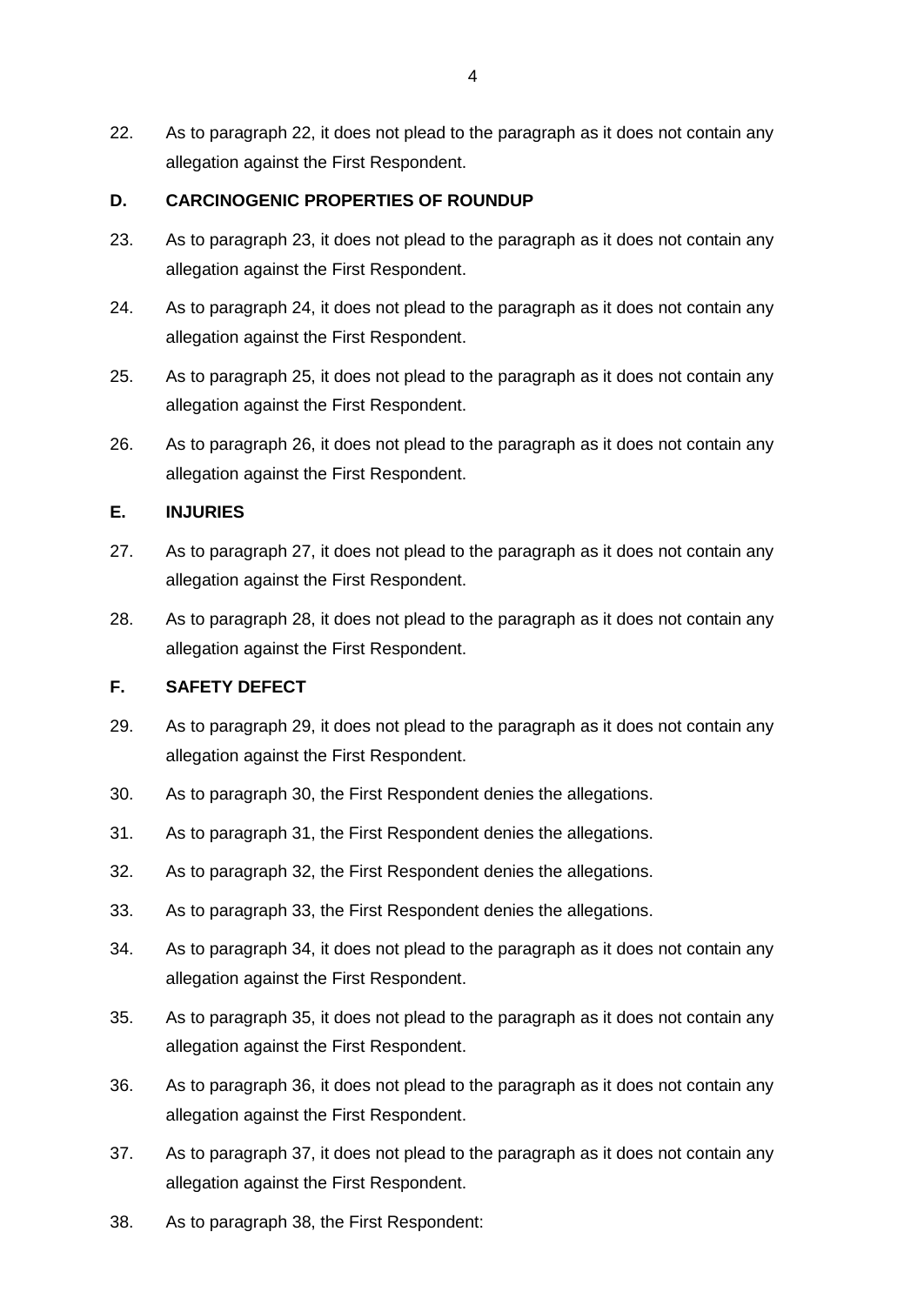- a. denies subparagraph (c);
- b. says further and or in the alternative that if the First Respondent is liable to compensate Mr McNickle and the Safety Group Members for any loss and damage (which is denied), then the First Respondent refers to and repeats paragraph 15(b)(iii) above and says that the Third Respondent has indemnified it against all such liabilities and losses; and
- c. otherwise does not plead to the balance of the allegations in paragraph 38 insofar as the allegations do not relate to the First Respondent.

# **G. NOT OF ACCEPTABLE QUALITY**

- 39. As to paragraph 39, it does not plead to the paragraph as it does not contain any allegation against the First Respondent.
- 40. As to paragraph 40, it does not plead to the paragraph as it does not contain any allegation against the First Respondent.
- 41. As to paragraph 41, it does not plead to the paragraph as it does not contain any allegation against the First Respondent.
- 42. As to paragraph 42, it does not plead to the paragraph as it does not contain any allegation against the First Respondent.
- 43. As to paragraph 43, it does not plead to the paragraph as it does not contain any allegation against the First Respondent.
- 44. As to paragraph 44, it does not plead to the paragraph as it does not contain any allegation against the First Respondent.
- 45. As to paragraph 45, it does not plead to the paragraph as it does not contain any allegation against the First Respondent.
- 46. As to paragraph 46:
	- a. The First Respondent denies sub-paragraph (b); and
	- b. does not plead to the balance of the paragraph insofar as the allegations do not relate to the First Respondent.
- 47. As to paragraph 47, it does not plead to the paragraph as it does not contain any allegation against the First Respondent.
- 48. As to paragraph 48, it does not plead to the paragraph as it does not contain any allegation against the First Respondent.
- 49. As to paragraph 49, it does not plead to the paragraph as it does not contain any allegation against the First Respondent.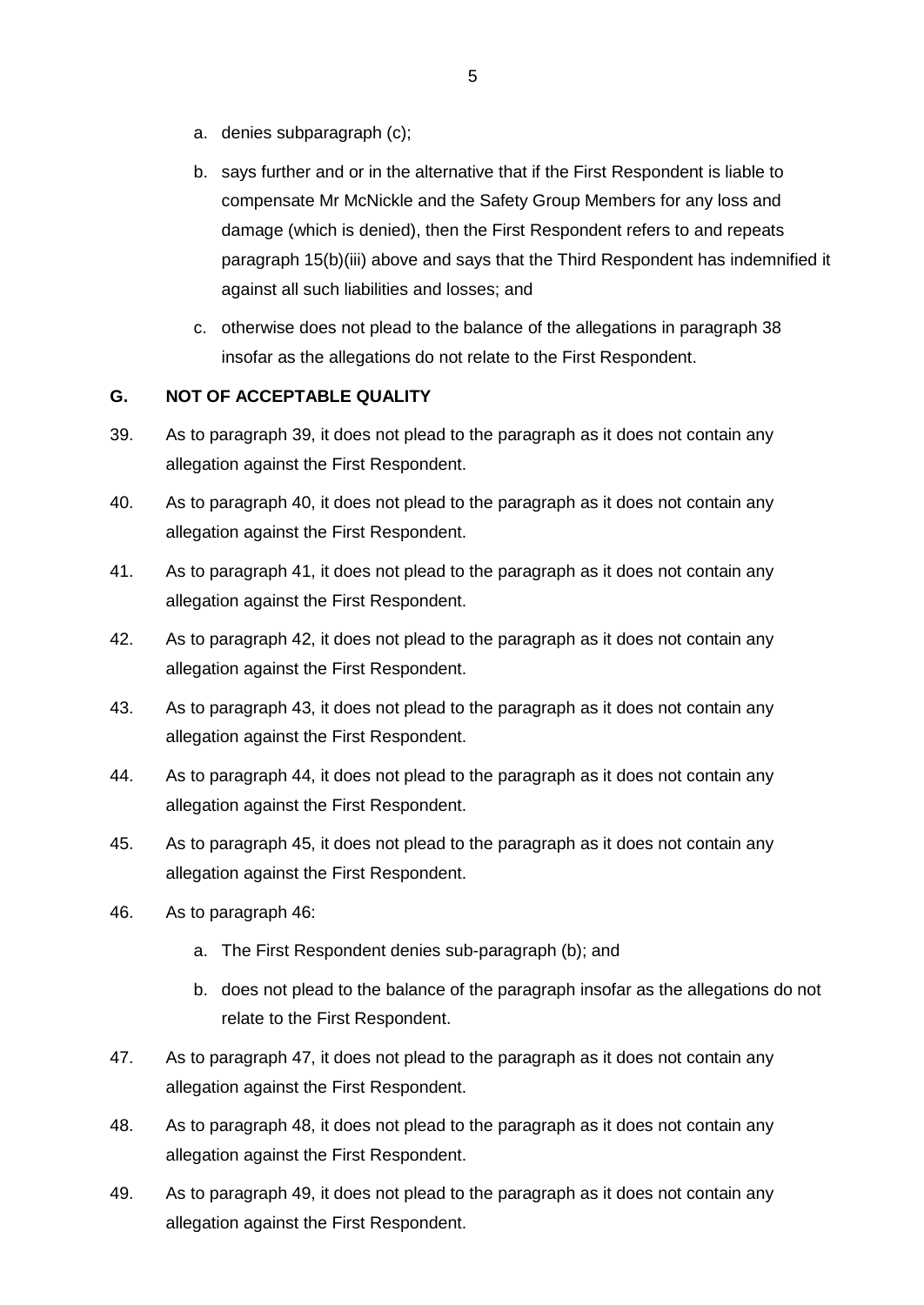- 50. As to paragraph 50:
	- a. The First Respondent denies subparagraph (c) and refers to and repeats paragraph 38 of this defence; and
	- b. does not plead to the balance of the paragraph insofar as the allegations do not relate to the First Respondent.
- 51. As to paragraph 51, it does not plead to the paragraph as it does not make any allegations against the First Respondent.

#### **H. NEGLIGENCE**

#### **Duty of Care**

- 52. As to paragraph 52, the First Respondent:
	- a. does not have knowledge of the matters the subject of the allegations in subparagraph (b), and therefore cannot plead to that sub-paragraph 52(b); and
	- b. otherwise does not plead to the balance of the paragraph insofar as it makes no allegations against the First Respondent.
- 53. As to paragraph 53, the First Respondent:
	- a. does not have knowledge of the matters the subject of the allegations in subparagraph 53(b), and therefore cannot plead to the sub-paragraph 53(b); and
	- b. otherwise does not plead to the balance of the paragraph insofar as it makes no allegations against the First Respondent.
- 54. As to paragraph 54, the First Respondent:
	- a. does not have knowledge of the allegations in sub-paragraph 54(b), and therefore cannot plead to the sub-paragraph; and
	- b. otherwise does not plead to the balance of the paragraph insofar as it makes no allegations against the First Respondent.
- 55. As to paragraph 55, the First Respondent:
	- a. does not have knowledge of the allegations in sub-paragraph 55(b), and therefore cannot plead to the sub-paragraph; and
	- b. otherwise it does not plead to the balance of the paragraph insofar as it makes no allegation against the First Respondent.

#### **Standard of Care**

56. As to paragraph 56, it does not plead to the paragraph as it does not make any allegations against the First Respondent.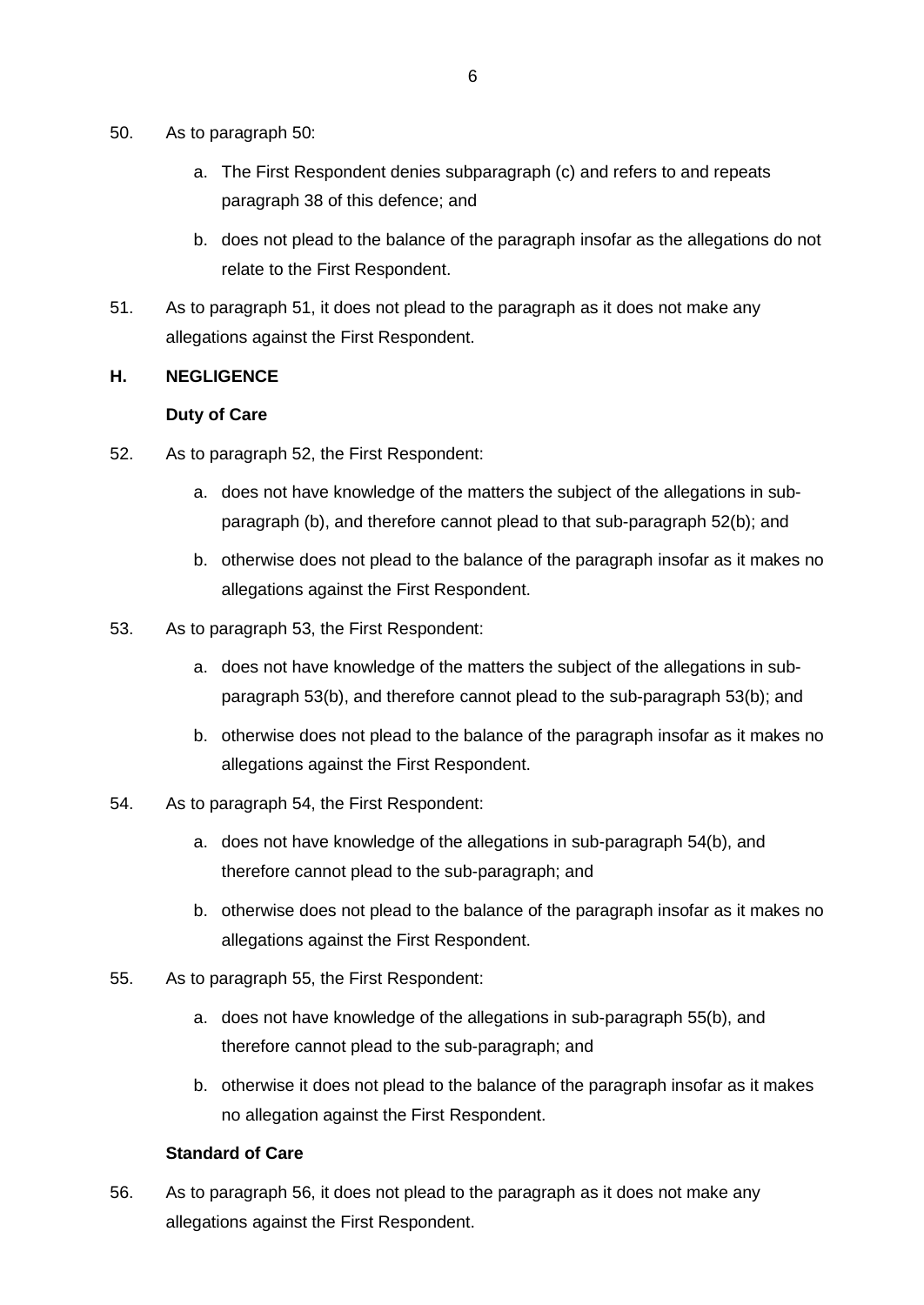- 57. As to paragraph 57, it does not plead to the paragraph as it does not make any allegations against the First Respondent.
- 58. As to paragraph 58, it does not plead to the paragraph as it has no knowledge of the matters alleged insofar as the allegation relates to the First Respondent and otherwise it does not plead to the balance of the paragraph as it makes no allegations against the First Respondent.
- 59. As to paragraph 59, it does not plead to the paragraph as it has no knowledge of the matters alleged insofar as the allegation relates to the First Respondent and otherwise it does not plead to the balance of the paragraph as it makes no allegations against the First Respondent.

#### **Breach of Duty**

- 60. As to paragraph 60, it does not plead to the paragraph as it has no knowledge of the matters alleged insofar as the allegation relates to the First Respondent and otherwise it does not plead to the balance of the paragraph as it makes no allegations against the First Respondent.
- 61. As to paragraph 61, it does not plead to the paragraph as it has no knowledge of the matters alleged insofar as the allegation relates to the First Respondent and otherwise it does not plead to the balance of the paragraph as it makes no allegations against the First Respondent.

#### **Causation**

- 62. As to paragraph 62, it refers to and repeats paragraphs 60 to 61 above and does not plead to the paragraph as it has no knowledge of the matters alleged as against the First Respondent and otherwise the balance of the paragraph does not make allegations against the First Respondent.
- 63. As to paragraph 63, refers to and repeats paragraphs 61 and 62 above and does not plead to the paragraph as it has no knowledge of the matters alleged as against the First Respondent and otherwise the balance of the paragraph does not make allegations against the First Respondent.

#### **Loss and damage**

64. As to paragraph 64, the First Respondent denies the allegations, refers to and repeats paragraph 38 above and states further that to the extent the First Respondent is liable for any loss and damage incurred by the Applicant and group members (which is denied), such liability for loss and damage is payable by the Third Respondent.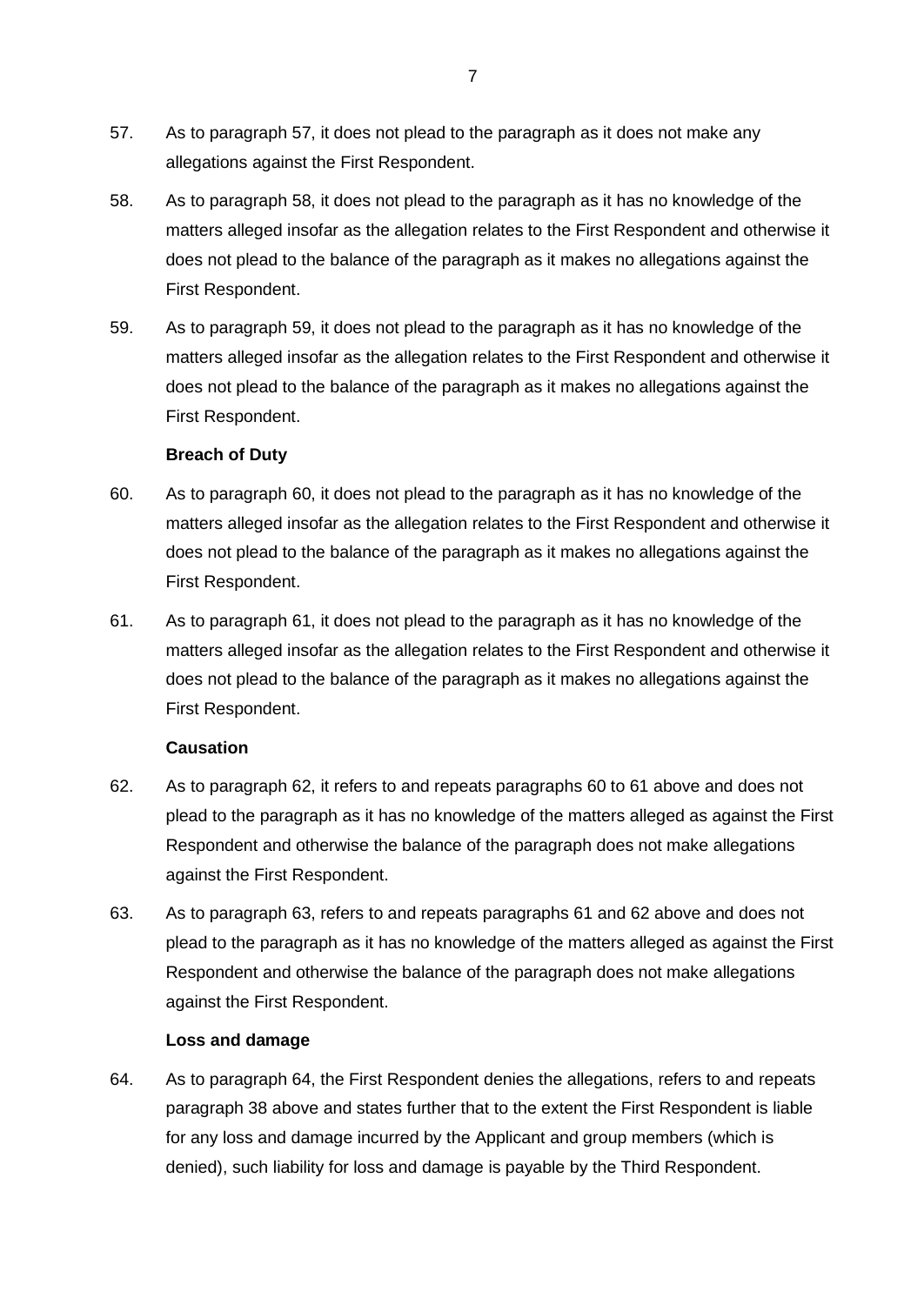### **I COMMON QUESTIONS OF LAW OR FACT**

As to the common questions of law or fact in paragraphs 65 to 71 of the Amended Statement of Claim, the First Respondent refers to and repeats the matters in paragraph 15 and the above defence. The First Respondent is unable to further comment on the proposed common questions of law or fact to the claims of Mr McNickle and group members at this stage and says it reserves the right to further address any proposed amendments or changes to the common questions of law or fact until such time as all pleadings of all respondents have been filled and served in the proceeding.

Date: 10 July 2020

Signed by Janet Whiting Lawyer for the First Respondent

This pleading was prepared by Janet Whiting, lawyer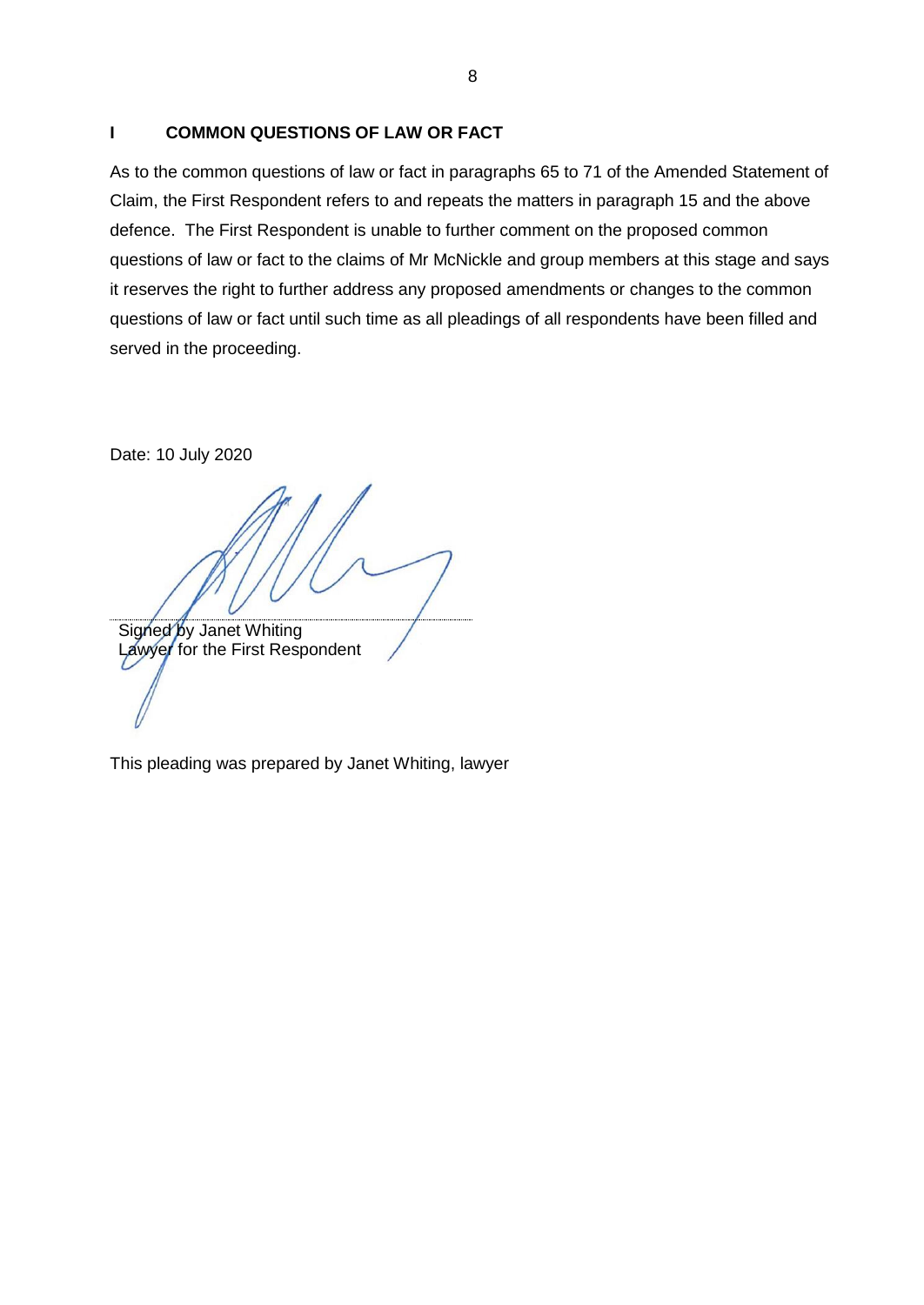# **Certificate of lawyer**

I Janet Whiting certify to the Court that, in relation to the defence filed on behalf of the Respondent, the factual and legal material available to me at present provides a proper basis for:

- (a) each allegation in the pleading; and
- (b) each denial in the pleading; and
- (c) each non admission in the pleading.

Date: 10 July 2020

Signed by Janet Whiting Lawyer for the Respondent